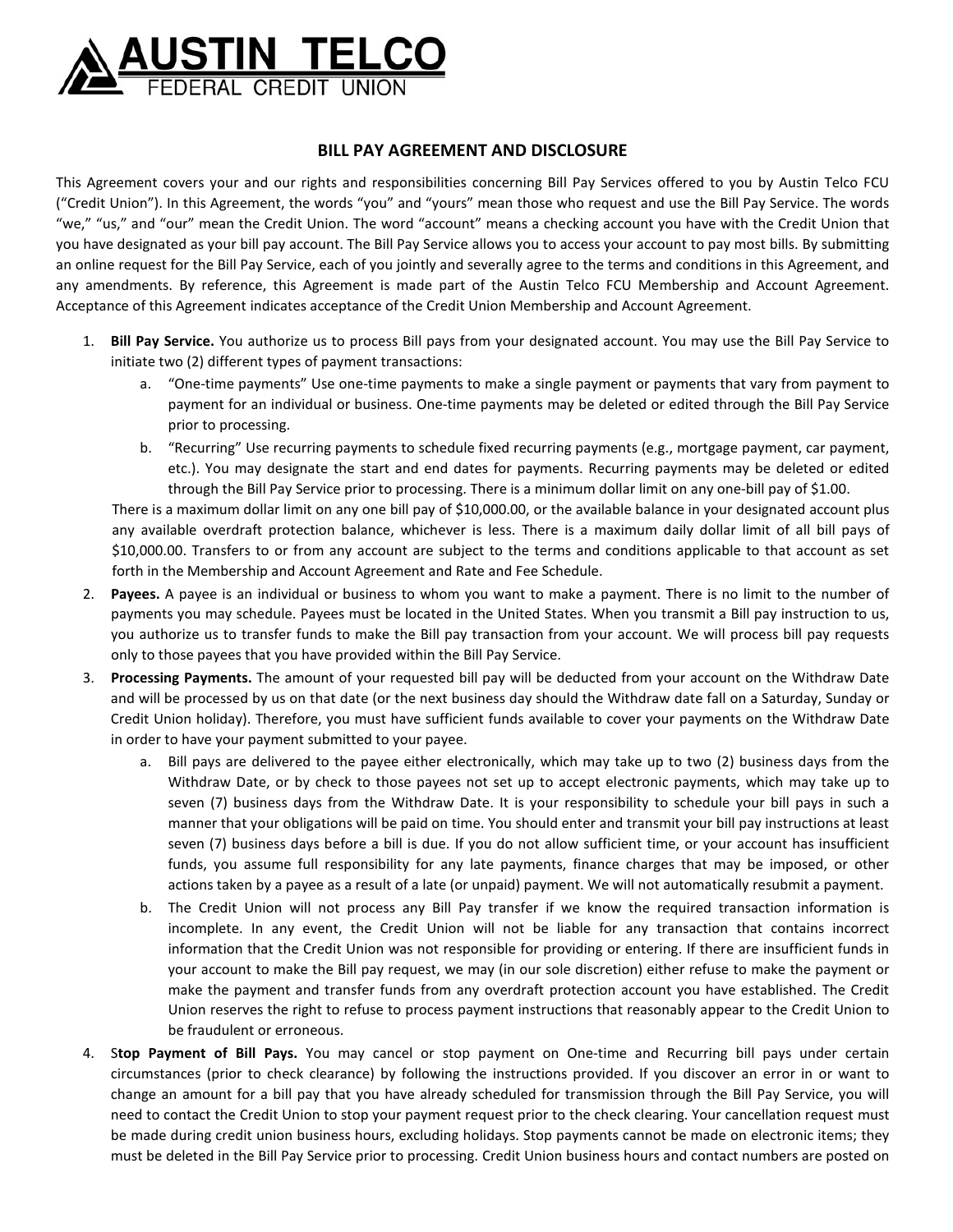our website at [www.atfcu.org](https://www.atfcu.org/) and are also posted in section 6 of this disclosure. **The Credit Union may require you to confirm your stop payment request in writing within fourteen (14) days of the call.**

5. **Security of Access Code.** Access to Bill Pay Services is obtained through the Credit Union's Online Banking service. Your access code(s) are confidential and should not be disclosed to third parties or recorded. You are responsible for safekeeping your access code(s). You agree not to disclose or otherwise make your access code available to anyone not authorized by you to sign on your accounts. If you authorize anyone to have or use your access code, you understand that person may use the Bill Pay Service to review your account information and make account transactions. Therefore, we are entitled to act on transaction instructions received using your access code and you agree that the use of your access code will have the same effect as your signature authorizing transactions.

**If you authorize anyone to use your access code for any reason; that authority will be considered unlimited in amount and manner until you specifically revoke such authority by notifying the Credit Union and changing your access code immediately. You are responsible for any transactions made by such persons until you notify us that transactions and access by that person are no longer authorized and your access code is changed. If you fail to maintain or change the security of these access codes and the Credit Union suffers a loss, we may terminate your Bill Pay and account services immediately.**

6. **Liability for Unauthorized Access.** You are responsible for all transactions you authorize using the Bill Pay Services under this Agreement. If you permit other persons to use your access code, you are responsible for any transactions they authorize or conduct on any of your accounts. However, tell us at once if you believe anyone has used your access code and accessed your accounts without your authorization.

**If your statement shows Bill Pay transactions that you did not make, tell us at once. If you do not tell us within sixty (60) days after the statement was mailed to you or was available to you online if you have requested Online Statements, you may be liable for the full amount of the loss if we can prove that we could have stopped someone from making the unauthorized EFT transactions.** 

If you believe your access code has been lost or stolen or that someone has transferred or may transfer money from your account without your permission, change your access code online and call:

(512‐302‐5555) or (800‐252‐1310) during normal business hours.

You may also contact us electronically at [billpayservices@atfcu.org](mailto:billpayservices@atfcu.org) (e-mail messages received during normal business hours will be handled the same day; all others will be handled the next business day).

or write the Credit Union at:

Austin Telco Federal Credit Union 8929 Shoal Creek Blvd. Austin, TX 78757

- 7. **Business Days.** Our business days are Monday through Friday. Holidays are not included.
- 8. **Fees.** The Credit Union reserves the right to charge and/or change fees for this service in the future. You will receive at least twenty-one (21) days notice before we begin to charge and/or change a fee for using this service. For a listing of other applicable fees, see a current Rate and Fee Schedule.
- 9. **Right to Receive Statements.** Transfers and withdrawals transacted through Bill Pay will be recorded on your periodic statement by mail (or electronically if you have requested Online Statements). You will receive a statement monthly. You may request to receive your statement online. No printed receipts are issued through the Bill Pay Service.
- 10. **Account Information Disclosure. We will disclose information to third parties about your account or the transfers you make in the following circumstances:** 
	- **a. As necessary to complete transfers;**
	- **b. To verify the existence of sufficient funds to cover specific transactions upon the request of a third party, such as a credit bureau or merchant;**
	- **c. To comply with government agency or court orders; and**
	- **d. If you give us your express permission.**
- 11. **Limitation of Liability for Bill Pay Services.** If we do not complete a transfer to or from your account on time or in the correct amount according to our agreement with you, we will be liable for your actual losses or damages. Our sole responsibility for an error in a transfer will be to correct the error and in no case will we be liable for any indirect, special, incidental, or consequential damages. In states that do not allow the exclusion or limitation of such damages, our liability is limited to the extent permitted by applicable law. The Credit Union will not be liable for the following:
	- **a.** If, through no fault of ours, you do not have adequate funds in your account to complete the transaction, your account is closed, or the transaction amount would exceed your credit limit on your line of credit, if applicable.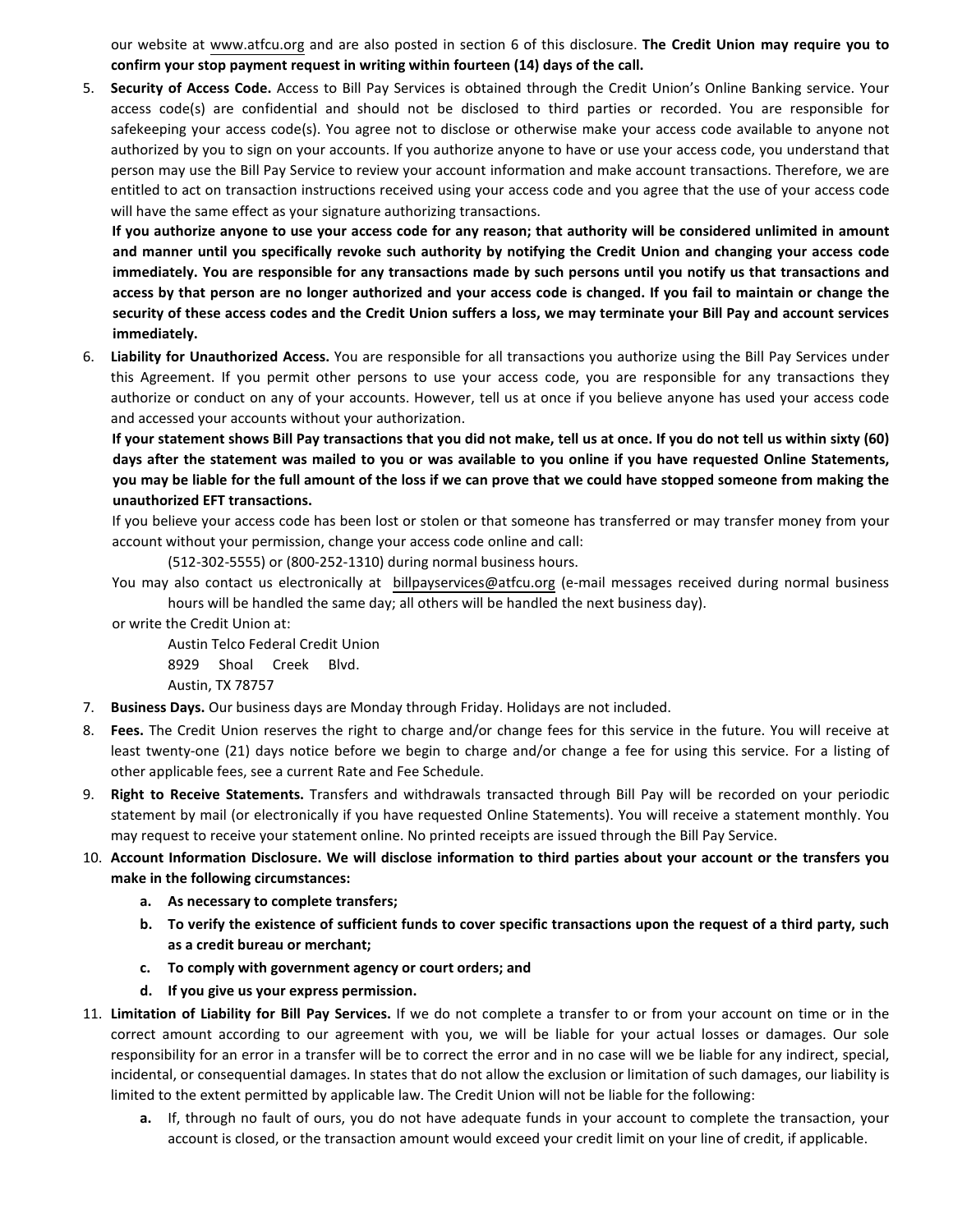- **b.** If you used the wrong access code or you have not properly followed any applicable computer, or Credit Union user instructions for making transfer and Bill Pay transactions.
- **c.** If your computer fails or malfunctions or the phone lines or Credit Union computer system was not properly working and such problem should have been apparent when you attempted such transaction.
- **d.** If circumstances beyond our control (such as fire, flood, telecommunication outages or strikes, equipment, power or ATM network failure) prevent making the transaction.
- **e.** If the funds in your account are subject to an administrative hold, legal process or other claim.
- **f.** If you have not given the Credit Union complete, correct and current instructions so the Credit Union can process a transfer or Bill Pay.
- **g.** If, through no fault of ours, a bill pay or funds transfer transaction does not reach a particular payee due to changes in the payee address, account number or otherwise; the time you allow for payment delivery was inaccurate; or the payee failed to process a payment correctly, or in a timely manner, and a fee, penalty, or interest is assessed against you.
- **h.** If the error was caused by a system beyond the Credit Union's control such as a telecommunications system, an Internet service provider, any computer virus or software related problems for software not provided by us.
- **i.** If there are other exceptions as established by the Credit Union from time to time.
- 12. **Termination of Bill Pay Services.** You agree that we may terminate this Agreement and your Bill Pay Services if you breach this or any other agreement with us; or if we have reason to believe that there has been an unauthorized use of your accounts or access code.

You or any other party to your account can terminate this service by cancelling online or by **notifying us in writing.** Termination of service will be effective the first business day following receipt of your written notice. However, termination of this Agreement will not affect the rights and responsibilities of the parties under this Agreement for transactions initiated before termination.

- 13. **Amendments and Notices.** The Credit Union reserves the right to change the terms and conditions upon which this service is offered. The Credit Union will notify you at least thirty (30) days before the effective date of any change, as required by law. Use of the Bill Pay Service is subject to existing regulations governing the Credit Union account and any future changes to those regulations.
- 14. **Billing Errors.** In case of errors or questions about your Bill Pay transactions, contact us by: telephone at the phone numbers; E‐mail at our E‐mail address; or write us at the address set forth in Section 6 as soon as you can. We must hear from you no later than sixty (60) days after we sent the first statement (or from the date the statement was available to you online if you have requested Online Statements) on which the problem appears.

Tell us your name and account number.

Describe the transaction you are unsure about, and explain as clearly as you can why you believe it is an error or why you need more information.

Tell us the dollar amount and date of the suspected error.

**If you tell us verbally, we may require that you send us your complaint or question in writing within ten (10) business days. We will tell you the results of our investigation within ten (10) business days after we hear from you and will correct the error promptly. For errors related to transactions occurring within thirty (30) days after the first deposit to the account (new accounts), we will tell you the results of our investigation within twenty (20) business days. If we need more time, however, we may take up to forty‐five (45) calendar days to investigate your complaint or question (ninety (90) calendar days for new account transaction errors, or errors involving transactions initiated outside the United States). If we decide to do this, we will re‐credit your account within ten (10) business days or twenty (20) business days if the suspected error occurred on a new account, outside the United States or if it occurred at a merchant location for the purchase of goods) for the amount you think is in error, so that you will have the use of the money during the time it takes us to complete our investigation. If we ask you to put your complaint or question in writing and we do not receive it within ten (10) business days, we may not re‐credit your account.** 

If we decide after our investigation that an error did not occur, we will deliver or mail to you an explanation of our findings within three (3) business days after the conclusion of our investigation. If you request, we will provide you copies of documents (to the extent possible without violating other members' rights to privacy) relied upon to conclude that the error did not occur.

15. **Enforcement.** You agree to be responsible to the Credit Union for any liability, loss, or expense as provided in this Agreement that the Credit Union incurs as a result of any dispute involving your accounts or services. You authorize the Credit Union to deduct any such liability, loss, or expense from your account without prior notice to you. In the event either party brings a legal action to enforce the Agreement or collect any overdrawn funds on accounts accessed under this Agreement, the prevailing party shall be entitled, subject to applicable law, to payment by the other party of its